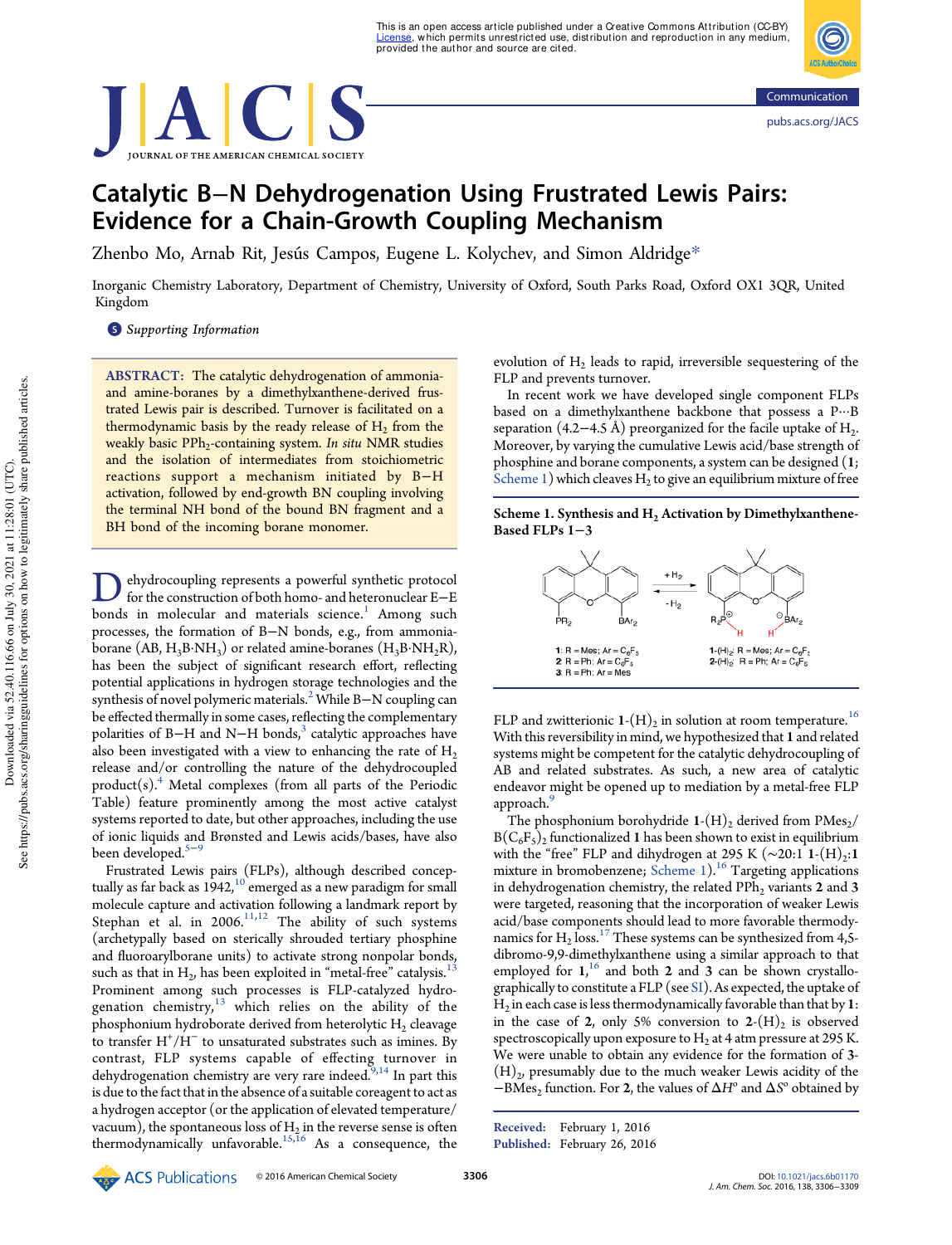monitoring the response of the equilibrium constant to temperature (34 kJ mol<sup>−1</sup> and 138 J mol<sup>−1</sup> K<sup>−1</sup>) can be compared to values of 38 kJ mol<sup>-1</sup> and 102 J mol<sup>-1</sup> K<sup>-1</sup> obtained for the corresponding release of H<sub>2</sub> by  $1-(H)_{2}$ . .

Given the relative ease of  $\mathrm{H}_2$  loss from 2- $(\mathrm{H})_2$ , we set out to investigate the use of 2 as a catalyst in dehydrogenation chemistry. Accordingly, 2 is found to catalyze the dehydrocoupling of methylamine- and ammonia-borane to the corresponding Me- or H-substituted borazine and of dimethylamine-borane to  $H_2B(\mu \rm NMe_2)_2BH_2$  at 328 K and 1 mol % catalyst loading (Scheme 2).

## Scheme 2. Catalytic Dehydrogenation of Amine and Ammonia-Boranes by 2



While the turnover frequencies for these catalytic processes (∼4  $h^{-1}$  for  $H_3B \cdot NH_3$ ) are modest in comparison to the most active transition metal catalysts, they do, to our knowledge, represent the first example of methylamine- or ammonia-borane dehydrogenation catalyzed by a main group FLP.<sup>9,14</sup>

In order to probe potential dehydrocoupling mechanisms, attempts were made to monitor reactivity in situ by multinuclear NMR measurements and to examine the products of the stoichiometric reactions of 2 with ammonia- and amine-boranes at 295 K. Revealingly, the 1:1 reactions of 2 with adducts of the general composition  $H_3B \cdot NMe_nH_{3-n}$   $(n = 0-3)$  all proceed via B−H activation, generating a boron-bound hydride and a P- $BH<sub>2</sub>NMe<sub>n</sub>H<sub>3-n</sub>$  unit (Scheme 3). All four structures were

Scheme 3. Stoichiometric Reactions of 2 with  $H_3B<sup>•</sup>NMe<sub>n</sub>H<sub>3−n</sub>$ (n = 0−3) Proceeding via B−H Bond Cleavage



confirmed by X-ray crystallography (Figure 1 and SI), and in the case of  $2-(H)(BH_2NH_3)$ ,  $2-(H)(BH_2NH_2Me)$ , and  $2 (H)(BH<sub>2</sub>NHMe<sub>2</sub>)$ , the existence of short NH $\cdots$ HB contacts  $(\sim\!1.9\,\text{\AA})$  involving the hydride of the  $[\rm{ArB} (C_6F_5)_2H]^-$  unit and a proton of the coordinated amine could be inferred from the difference Fourier maps.<sup>18</sup>

Spectroscopically, each of the B−H activation products derived from 2 is characterized by a <sup>31</sup>P resonance in the range 1.7−6.3 ppm and by <sup>11</sup>B NMR signals at  $\delta_B$  −9.4 to −20.7 ppm (PBH<sub>2</sub>N) and ∼ −21.5 ppm (for the borohydride unit). With respect to chemistry occurring under catalytic conditions, the  ${}^{1}H$ ,  ${}^{11}B$ , and  $^{31}{\rm P}$  resonances for 2-(H)(BH<sub>2</sub>NH<sub>3</sub>), 2-(H)(BH<sub>2</sub>NH<sub>2</sub>Me), and 2- $(H)(BH<sub>2</sub>NHMe<sub>2</sub>)$  are found to correspond to the major species present in solution at short reaction times. In addition, isolated samples of these adducts are competent in the catalytic



Figure 1. Structures of  $2-(H)(BH_2NH_3)\cdot CH_2Cl_2$  (left) and  $2-(H)$ - $(BH<sub>2</sub>NH<sub>2</sub>Me)$  (right) as determined by X-ray cry-stallography. Here and elsewhere: Most H atoms and solvate molecule omitted, and selected aryl groups shown in wireframe format for clarity; thermal ellipsoids set at the 40% probability level. Key metrical parameters: (for  $2\text{-}\left(H\right)(BH_2NH_3)$ )  $CH_2Cl_2$ ) P(1)···B(1) 4.692(5) P(1)−B(2) 1.952(4), N(1)−B(2) 1.578(7) Å; (for 2-(H)(BH<sub>2</sub>NH<sub>2</sub>Me)) P(1)···B(1) 4.600(3), P(1)-B(2) 1.958(3), B(2)−N(1) 1.578(4) Å.

dehydrogenation of the corresponding ammonia- or amineborane, providing comparable performance to 2 itself under matching conditions. As such, it seems likely that these systems are viable intermediates in the respective catalytic dehydrocoupling processes.

Uhl and Slootweg have previously reported the synthesis of complexes featuring the  $H_2$ BN $H_2$  and  $H_2$ BN $Me_2$  fragments trapped by a phosphorus/aluminum FLP,<sup>9</sup> and in the case of the dimethylaminoborane adduct showed that such a species is a potential intermediate in the dehydrocoupling of  $\rm H_3B\cdot NHMe_2$  to  $\rm H_2B(\mu\text{-}NMe_2)_2BH_2$  in a melt. With this in mind, together with the close NH···HB contacts measured for  $2-(H)(BH<sub>2</sub>NH<sub>3</sub>)$ , 2- $(H)(BH<sub>2</sub>NH<sub>2</sub>Me)$ , and  $2-(H)(BH<sub>2</sub>NHMe<sub>2</sub>)$  in the solid state, we hypothesized that the loss of  $\rm{H}_{2}$  from these systems might be relevant in a catalytic context. To our surprise, however, solutions of these adducts are inert to thermal loss of  $H_2$  in the temperature regime associated with the catalytic processes. Thus, e.g., 2-  $(H)(BH<sub>2</sub>NH<sub>3</sub>)$  remains unchanged in dichloromethane- $d<sub>2</sub>$  after 24 h at 328 K, as judged by in situ multinuclear NMR measurements. Dehydrogenation can be effected through the use of a hydrogen acceptor such as  $Pr_2N=BH_2$  (in a fashion similar to that demonstrated by Manners et al.), $19$  and the aminoborane product  $2-(BH_2NH_2)$  characterized both spectroscopically and crystallographically (Scheme 4). However, it appears that this species is not relevant to the productive catalytic cycle:  $2-(BH<sub>2</sub>NH<sub>2</sub>)$  is inert to further reaction with AB under





<sup>a</sup>Inset: structure of  $2-(BH_2NH_2)\cdot CH_2Cl_2$  as determined by X-ray crystallography. Key metrical parameters:  $P(1)\cdots B(1)$  4.268(2),  $P(1)$  – B(2) 1.968(2), B(2)−N(1) 1.612(3), N(1)−B(1) 1.582(3) Å.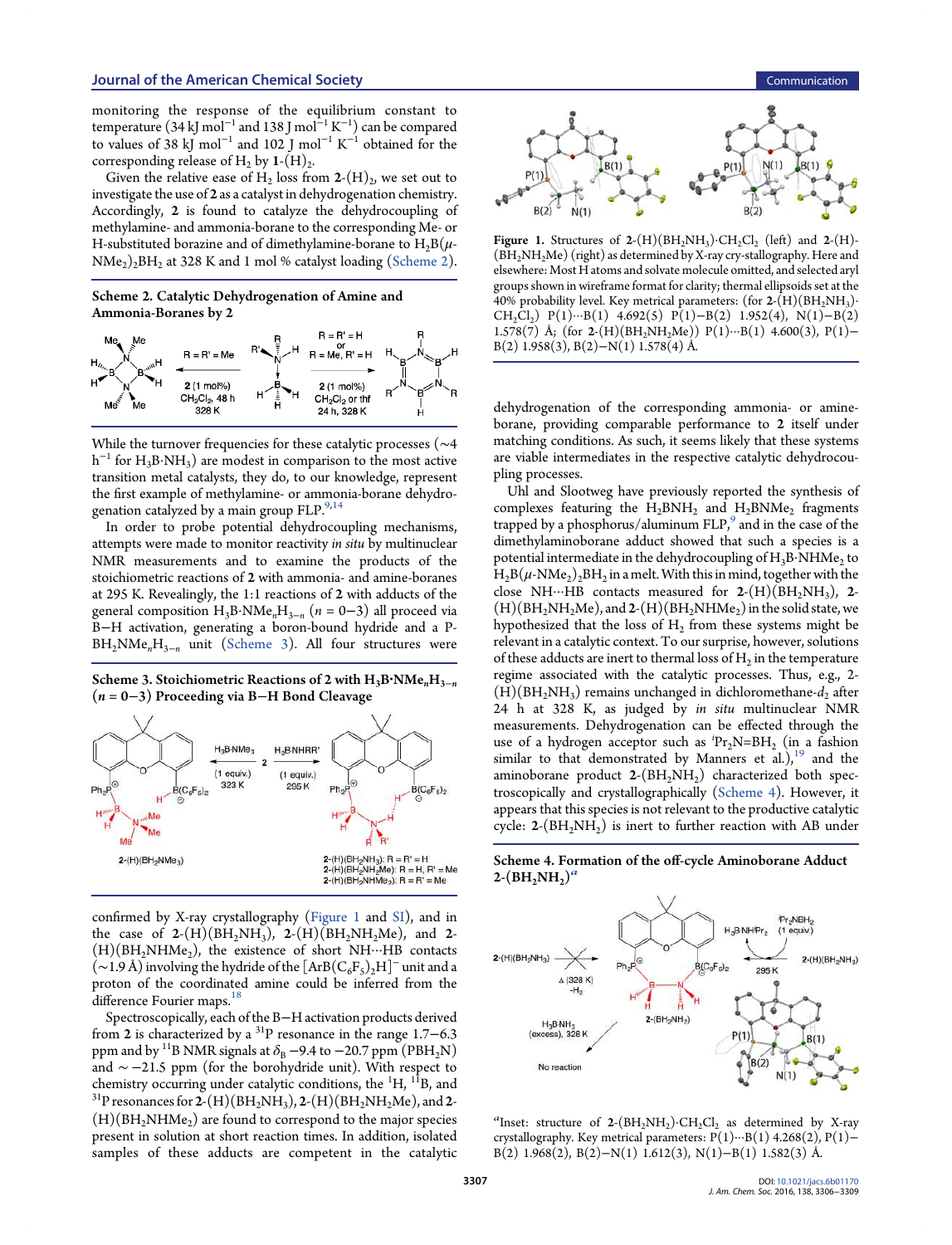conditions identical to those used in catalytic runs, remaining unchanged over 24 h at 328 K in dichloromethane- $d_2$  solution.

The apparent inertness of isolated samples of 2-(H)(BH<sub>2</sub>NH<sub>3</sub>) and 2- $(H)(BH_2NH_2Me)$  toward thermal loss of  $H_2$  suggested that their onward reactivity might be dependent on the presence of additional ammonia- or amine-borane. In the case of the 2/  $\rm H_3B\cdot NH_3$  catalytic runs, this hypothesis is also consistent with the observation of a second intermediate species, which can be shown (by comparison of multinuclear NMR data with the independently synthesized complex) to be the oligomeric borane adduct, 2- $(H)(BH<sub>2</sub>NH<sub>2</sub>BH<sub>2</sub>NH<sub>3</sub>)$  (SI and Figure 2, left). Although labile in



**Figure 2.** Structures of  $2-(H)(BH_2NH_2BH_2NH_3)$  (left) and 2- $(H)(BH<sub>2</sub>NHMeBH<sub>2</sub>NH<sub>2</sub>Me)$  (right) as determined by X-ray crystallography. Key metrical parameters:  $($  for 2- $(H)(BH_2-NH_2BH_2NH_3))$  $P(1)\cdots B(1)$  4.690(3),  $P(1)-B(2)$  1.964(3), B(2)-N(1) 1.558(3), N(1)−B(3) 1.575(3), B(3)−N(2) 1.587(3) Å; (for 2-(H)- (BHNHMeBH2NH2Me)) P(1)−B(1) 4.668(4), P(1)−B(2) 1.969(5), B(2)−N(1) 1.562(5), N(1)−B(3) 1.567(5), B(3)−N(2) 1.604(5) Å.

dichloromethane solution at 295 K, this compound can be obtained as a compositionally pure material via the alternative reaction of 2 with  $H_3B\cdot NH_2BH_2\cdot NH_3$  and crystallized from  $CH<sub>2</sub>Cl<sub>2</sub>/$ hexane at 273 K. Structurally, 2- $(H)(BH<sub>2</sub>NH<sub>2</sub>BH<sub>2</sub>NH<sub>3</sub>)$  (in common with  $2-(H)(BH<sub>2</sub>NH<sub>3</sub>)$ ) features an P-bound aminoborane chain which is additionally "anchored" at the  $\beta$ -N position through an NH $\cdots$ HB interaction with the borohydride group (∼1.91 Å).

While the lability of  $2-(H)(BH_2NH_2BH_2NH_3)$  prevents meaningful attempts to study its onward reactivity, the corresponding product derived from  $\text{H}_{3}\text{B-NHMeBH}_{2} \cdot \text{NH}_{2}\text{Me}$ by terminal B−H activation is stable in dichloromethane solution at 295 K over a period of 24 h and can therefore be used to probe potential mechanistic pathways (Scheme 5 and Figure 2). Moreover, while  $2-(H)(BH_2NH_2)$  is most conveniently accessed for synthetic purposes from the preformed BNBN oligomer, it is also the product of the reaction of 2-  $(H)(BH<sub>2</sub>NH<sub>2</sub>Me)$  with a second equivalent of H<sub>3</sub>B·NHMe<sub>2</sub> (50% conversion over a period of 2 h at 328 K in dichloromethane), thereby providing evidence for a dehydrogenative chain-growth process.<sup>20</sup> In addition, the reaction of  $2-(H)$ - $(BH<sub>2</sub>NHMeBH<sub>2</sub>NH<sub>2</sub>Me)$  itself with a further equivalent of  $H<sub>3</sub>B·$  $NH<sub>2</sub>Me$  generates the (known) cyclic trimer  $(H<sub>2</sub>BNHMe)<sub>3</sub>$  as the major product, along with small amount of trimethylborazine. This cyclic trinuclear borazane can also be identified in  $2/H_3B$ NH2Me catalytic runs by in situ multinuclear NMR spectroscopy (Figure S3). These stoichiometric reactivity studies suggest that a viable reaction pathway under catalytic conditions involves the stepwise assimilation of two BN-containing units to give 2-  $(H)(BH<sub>2</sub>NHMeBH<sub>2</sub>NH<sub>2</sub>Me)$ , followed by uptake of a third molecule of the amine-borane and ejection of cyclic  $(H_2BNHMe)_3$ . The loss of the cyclic borazane via "backbiting" is presumably very rapid, as no spectroscopic evidence is obtained for the preceding P-BNBNBN linear chain. However, consistent with its role as an intermediate in the overall dehydrogenation of Scheme 5. Stepwise Growth of the Oligomeric Aminoborane Chain by Sequential Uptake of  $H_3B<sup>1</sup>NH<sub>2</sub>Me Monomer$ 



 $H_3B\cdot NH_2Me$  to trimethylborazine, cyclo- $(H_2BNHMe)_3$  can be synthesized independently $^{21}$  and is shown to undergo further dehydrogenation under catalytic conditions  $(CH_2Cl_2$  solution, 328 K, using 1 mol % 2) to generate the final trimethylborazine product over a period of time (24 h) consistent with its competence as a catalytic intermediate.

While the evolution of dihydrogen in both the  $2/H_3\mathrm{B\cdot NH_3}$  and  $2/H_3B\cdot NH_2Me$  catalytic systems can be shown explicitly by <sup>1</sup>H NMR, the unfavorable equilibrium for the capture of  $H<sub>2</sub>$  by 2 means that  $2-(H)$ , does not build up to sufficient concentrations and that it can be identified in situ, even at the end of catalytic runs. Instead, the major FLP-containing species present when all of the substrate has been consumed can be identified as the respective Bbound amine adducts  $2-NH_2R$  ( $R = H$  or Me), by comparison with the products obtained from the corresponding Lewis acid/ base reactions of 2 with  $NH<sub>3</sub>$  or MeNH<sub>2</sub>. .

With a view to probing in more depth the mechanism by which growth of the BN oligomeric chain occurs, the reaction between  $\mathbf{2}$ -(H)(BH<sub>2</sub>NHMe<sub>2</sub>) and H<sub>3</sub>B·NH<sub>2</sub>Me was investigated (SI, Scheme S7). Although this reaction is kinetically slow, in situ NMR measurements indicate that the incoming methylamineborane unit is assimilated in a manner consistent with an endgrowth dehydrogenative coupling mechanism, rather than via insertion into the P–B bond of  $2-(H)(BH_2NHMe_2)$ . The formation of the PBNBN backbone in the product is consistent with the appearance of <sup>11</sup>B signals at  $\delta_B$  = −12.6 and −6.4 (cf.  $\delta_B$  = −13.8 and −4.6 for the corresponding PBN and NBN units in 2-  $(H)(BH<sub>2</sub>NHMeBH<sub>2</sub>NH<sub>2</sub>Me)$ . Most informatively, the <sup>1</sup>H resonance associated with the terminal N-bound methyl group in 2- $(H)(BH<sub>2</sub>NMe<sub>2</sub>BH<sub>2</sub>NH<sub>2</sub>Me)$  is a 1:2:1 triplet of intensity three at  $\delta_{\rm H}$  = 2.24 ( $^3$ J<sub>HH</sub> = 5.6 Hz; cf.  $\delta_{\rm H}$  = 2.22 for the NH<sub>2</sub>Me unit in  $2-(H)(BH<sub>2</sub>NHMeBH<sub>2</sub>NH<sub>2</sub>Me)$ , consistent with the presence of a capping  $NH<sub>2</sub>Me$  group (rather than  $NMe<sub>2</sub>H$ ).

In conclusion, we have demonstrated the catalytic dehydrogenation of ammonia- and amine-boranes by a FLP based on a preorganized dimethylxanthene backbone. This chemistry is